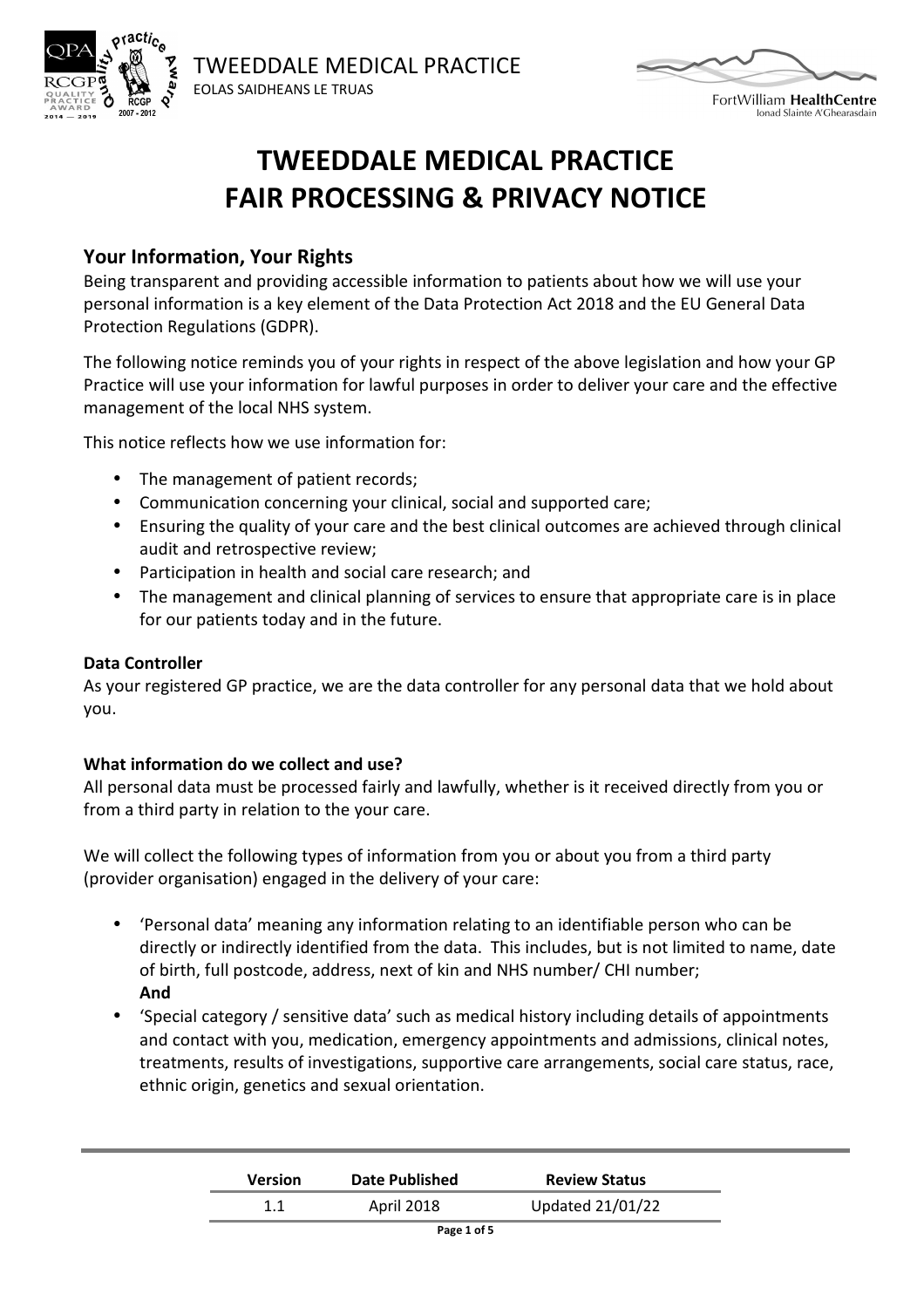

TWEEDDALE MEDICAL PRACTICE EOLAS SAIDHEANS LE TRUAS



FortWilliam HealthCentre lonad Slainte A'Ghearasdain

Your healthcare records contain information about your health and any treatment or care you have received previously (e.g. from an acute hospital, GP surgery, community care provider, mental health care provider, walk-in centre, social services). These records may be electronic, a paper record or a mixture of both. We use a combination of technologies and working practices to ensure that we keep your information secure and confidential.

# **Why do we collect this information?**

The NHS (Scotland) Act 1978 and the Health and Social Care Act 2012 invests statutory functions on GP Practices to promote and provide the health service in Scotland, improve quality of services, reduce inequalities, conduct research, review performance of services and deliver education and training. To do this we will need to process your information in accordance with current data protection legislation to:

- Protect your vital interests;
- Pursue our legitimate interests as a provider of medical care, particularly where the individual is a child or a vulnerable adult;
- Perform tasks in the public's interest;
- Deliver preventative medicine, medical diagnosis, medical research; and
- Manage the health and social care system and services.

## **How is the information collected?**

Your information will be collected either electronically using secure NHS Mail or a secure electronic transfer over an NHS encrypted network connection. In addition, physical information will be sent to your practice. This information will be retained within your GP's electronic patient record or within your physical medical records.

## **Who will we share your information with?**

In order to deliver and coordinate your health and social care, we may be required to share relevant information with the following organisations:

• Within the NHS

Your information will only be shared if it is appropriate for the provision of your care or required to satisfy our statutory function and legal obligations.

Your information will not be transferred outside of the European Union.

Whilst we might share your information with the above organisations, we may also receive information from them to ensure that your medical records are kept up to date and so that your GP can provide the appropriate care.

Your information will only be shared with other organisations with your consent or where we are legally obliged to do so under General Data Protection Regulations

| <b>Version</b> | Date Published | <b>Review Status</b> |
|----------------|----------------|----------------------|
|                | April 2018     | Updated 21/01/22     |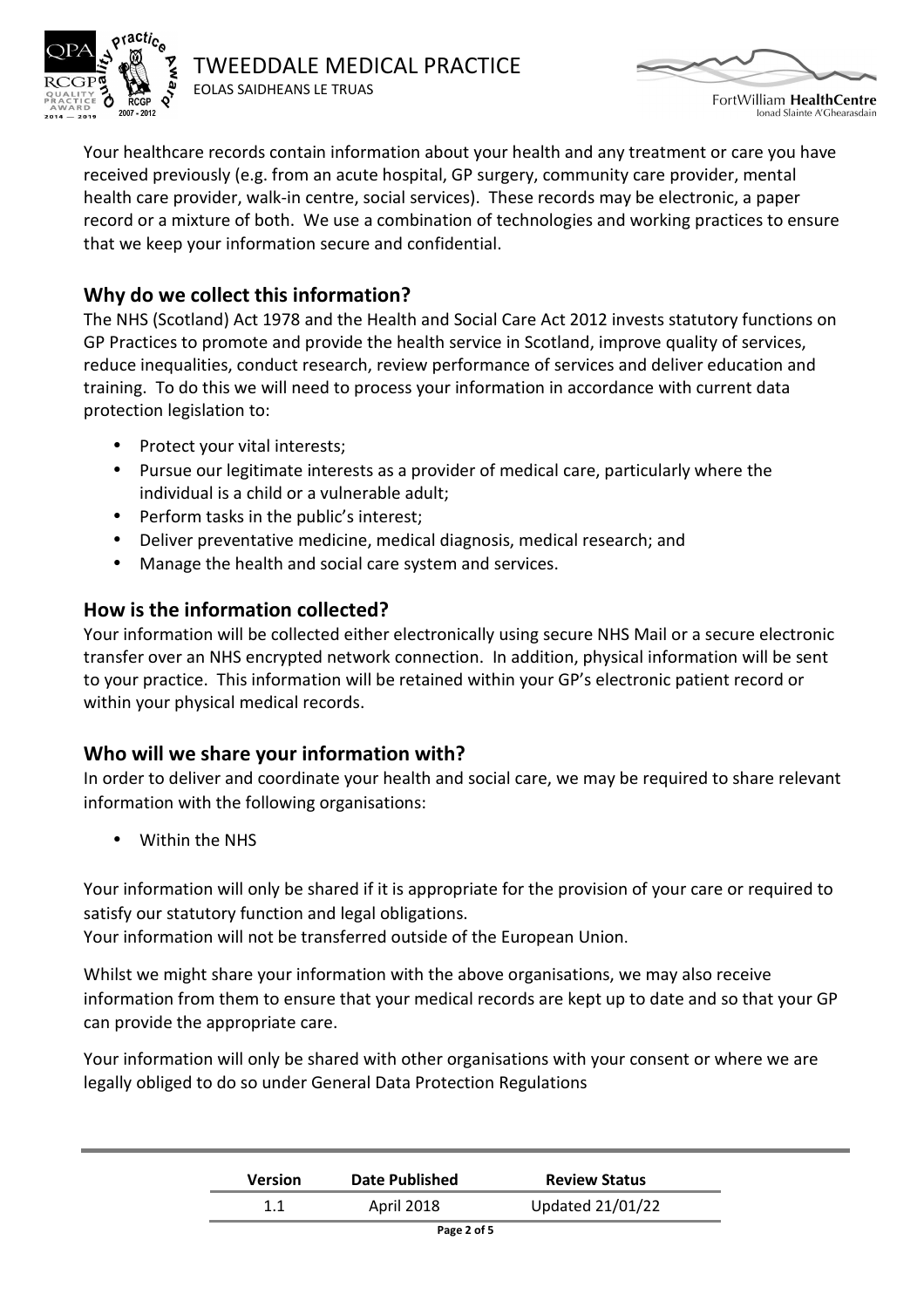

TWEEDDALE MEDICAL PRACTICE EOLAS SAIDHEANS LE TRUAS



FortWilliam HealthCentre lonad Slainte A'Ghearasdain

# **How do we maintain the confidentiality of your records?**

We are committed to protecting your privacy and will only use information that has been collected lawfully. Every member of staff who works for an NHS organisation has a legal obligation to keep information about you confidential. We maintain our duty of confidentiality by conducting annual training and awareness, ensuring access to personal data is limited to the appropriate staff and information is only shared with organisations and individuals that have a legitimate and legal basis for access.

Information is not held for longer than is necessary. We will hold your information in accordance with the Records Management Code of Practice for Health and Social Care 2016.

## **Practice participation in research**

As a practice, we feel that research is essential for progress in the NHS and is of considerable benefit for individual patients and the public as a whole. We therefore regularly take part in fully approved NHS research studies with the help of experienced NHS staff who help us search medical records for people who might be suitable for research studies so that we can write to them asking if they are interested.

No personal identifiable data is removed from the NHS or provided to any researchers without specific consent from patients.

## **Consent and Objections**

#### **Do I need to give my consent?**

The GDPR sets a high standard for consent. Consent means offering people genuine choice and control over how their data is used. When consent is used properly, it helps you build trust and enhance your reputation. However consent is only one potential lawful basis for processing information. Therefore your GP practice may not need to seek your explicit consent for every instance of processing and sharing your information, on the condition that the processing is carried out in accordance with this notice. Your GP Practice will contact you if they are required to share your information for any other purpose which is not mentioned within this notice. Your consent will be documented within your electronic patient record.

#### **What will happen if I withhold my consent or raise an objection?**

You have the right to write to withdraw your consent to any time for any particular instance of processing, provided consent is the legal basis for the processing. Please contact your GP Practice for further information and to raise your objection.

Your decision to opt-out of participation in any research studies will be recorded in your medical record.

You have the right to change your consent status at any time.

| <b>Version</b> | <b>Date Published</b> | <b>Review Status</b> |
|----------------|-----------------------|----------------------|
|                | April 2018            | Updated 21/01/22     |

**Page 3 of 5**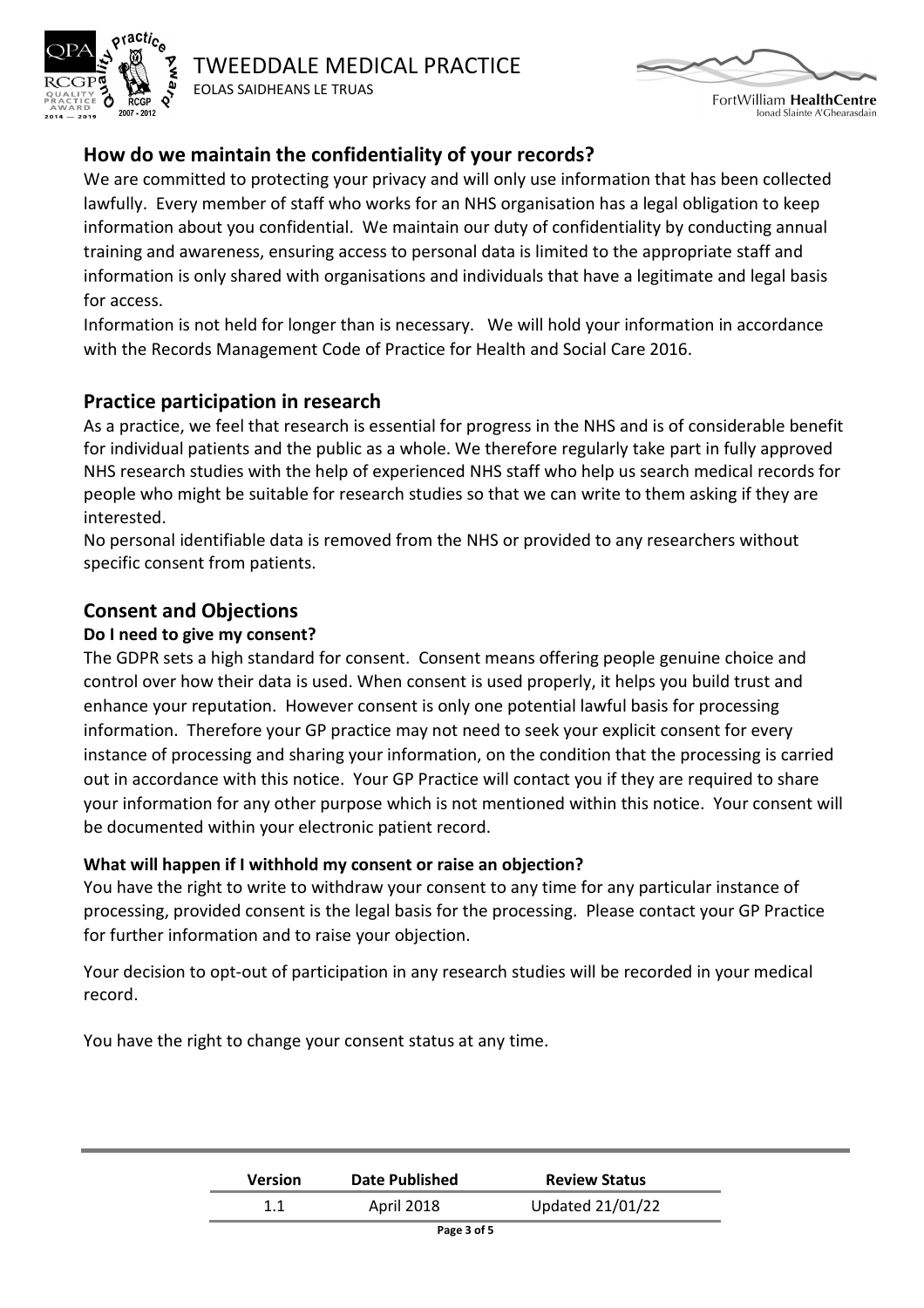



FortWilliam HealthCentre lonad Slainte A'Ghearasdain

# **Sharing of Electronic Patient Records within the NHS**

Electronic patient records are kept in most places where you receive healthcare. Our local electronic systems (such as Vision, SCI, ECS, KIS, PCS, SCCRS) enables your record to be shared with organisations involved in your direct care, such as:

- GP practices
- Community services such as district nurses, rehabilitation services, telehealth and out of hospital services.
- Child health services that undertake routine treatment or health screening
- Urgent care organisations, minor injury units or out of hours services
- Community hospitals
- Palliative care hospitals
- Care Homes
- Mental Health Trusts
- Hospitals
- Social Care organisations
- Pharmacies

In addition, NHS Scotland have implemented the Emergency Care Summary/ Key Information Summary which contains information including medication you are taking and any bad reactions to medication that you have had in the past.

In most cases, particularly for patients with complex conditions and care arrangements, the shared electronic health record plays a vital role in delivering the best care and a coordinated response, taking into account all aspects of a person's physical and mental health. Many patients are understandably not able to provide a full account of their care, or may not be in a position to do so. The shared record means patients do not have to repeat their medical history at every care setting.

Your record will be automatically setup to be shared with the organisations listed above, however you have the right to ask your GP to disable this function or restrict access to specific elements of your record. This will mean that the information recorded by your GP will not be visible at any other care setting.

You can also reinstate your consent at any time by giving your permission to override your previous dissent.

# **Your Right of Access to Your Records**

The Data Protection Act and General Data Protection Regulations allows you to find out what information is held about you including information held within your medical records, either in electronic or physical format. This is known as the "right of subject access". If you would like to have access to all or part of your records, you can make a request in writing to the organisation that you believe holds your information. This can be your GP, or a provider that is or has delivered your

| <b>Version</b> | <b>Date Published</b> | <b>Review Status</b>    |
|----------------|-----------------------|-------------------------|
|                | April 2018            | <b>Updated 21/01/22</b> |